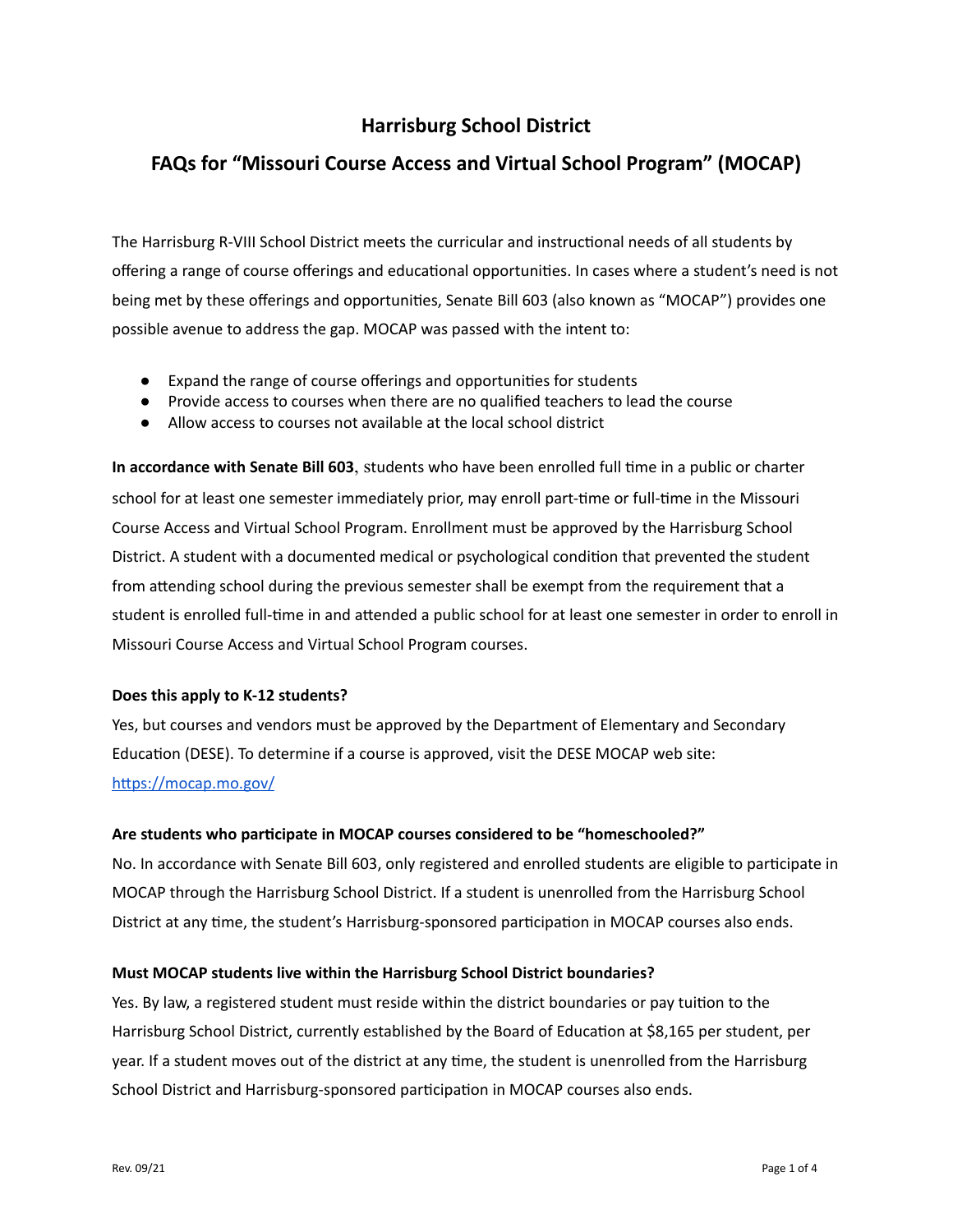#### **What is the cost?**

The cost of approved courses will be paid by the Harrisburg R-VIII School District. However, the district will monitor student progress in the MOCAP classes and if adequate progress is not made, the district retains the option to cancel the course and return the student to in-district courses.

#### **What is the process for a student/family to request a MOCAP course?**

Individuals will follow the same school enrollment and registration practices and timelines as they would for face-to-face classes. Students enroll in MOCAP courses the same way they enroll in regular Harrisburg courses. To request enrollment for a MOCAP course, please complete the MOCAP enrollment form and take the form to your school counselor. Because significant changes in educational placements within a semester are not generally in the best interest of a student, enrollment for MOCAP courses ends on the first day of the semester; enrollment requests received after this date will be for the following semester.

#### **What courses are offered?**

You can view the listing of DESE-approved courses in the catalogue at https://mocap.mo.gov/

#### **When can MOCAP courses be taken?**

MOCAP courses are available during the regular fall and spring semesters.

#### **On what meline must MOCAP courses be completed?**

MOCAP courses follow the same school calendar as courses completed on the Harrisburg campus. Students enrolled in MOCAP courses must complete all course requirements by the end of the semester as stated on the Board-approved district calendar. As stated above, the district will monitor student progress and if adequate progress is not made, the district retains the option to cancel the course and return the student to in-district courses.

#### **Can MOCAP students parcipate in other school events?**

Participation in school events will be determined on a case-by-case basis in accordance with district policy and statute. Requests for participation in school events should be made to the building principal.

#### **Will the district provide technology, supervision, or a space to access this online learning?**

The intent of MOCAP courses is to expand the options available to students by providing state-approved classes that function outside of the traditional school environment. MOCAP courses are not taught or supervised by Harrisburg faculty members. The district is not obligated to provide student computers, equipment, or Internet access except for eligible students with a disability in compliance with federal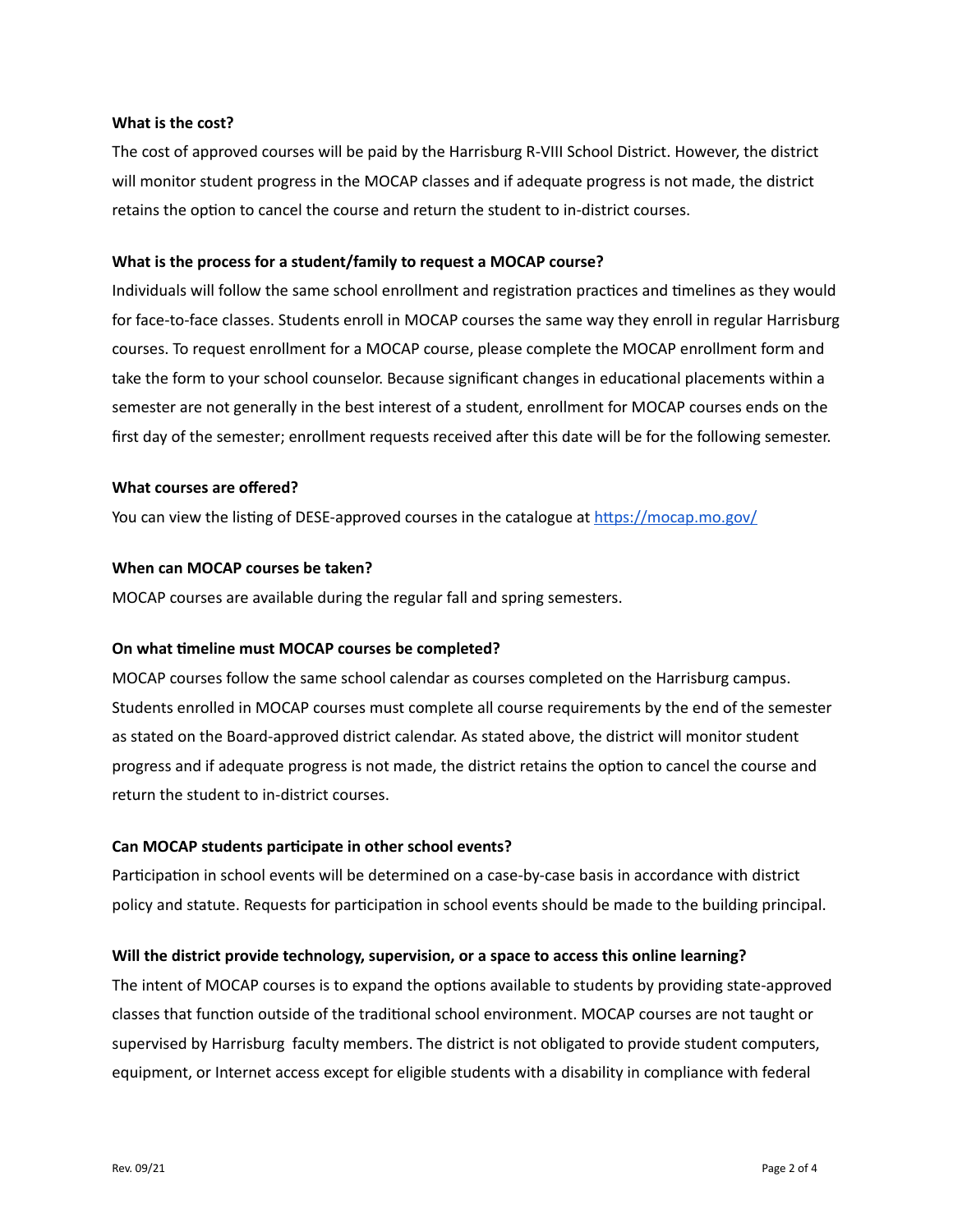and state law. In most cases, the district will **not** provide a physical location in the school or adult supervision for students enrolled in MOCAP courses.

## **Will** exceptional learners such as ELL, 504, or IEP students be provided support?

Because MOCAP courses are not taught by Harrisburg faculty, support will be provided through the course vendor, not the Harrisburg School District faculty.

## **How will this affect MSHSAA and NCAA eligibility?**

MSHSAA and NCAA eligibility can be impacted by off-campus coursework. MSHSAA eligibility must be approved by the building administration and district activities director. If the student has any interest in participation in school athletics or activities, the parent should contact the district activities director *prior* to enrollment in a virtual education program. If the student has questions about potential future impact to NCAA eligibility, the family should contact the student's counselor *prior* to enrollment in a MOCAP course.

## **Could a request for online learning be denied?**

Yes, denial is possible if the request is not in the best educational interest of the student. Below are some possible reasons for denial. This listing is not all-inclusive.

- The student has not been a full-time student in a public or charter school for at least one full semester prior to the request
- All prerequisite courses have not been successfully completed
- The course request does not align with Harrisburg School District graduation requirements
- The student is already carrying the maximum academic load
- The student has not demonstrated success in previous online courses (if applicable)
- The student has not demonstrated readiness for independent coursework
- The requested course has not been demonstrated to align with the Missouri Learning Standards
- The course vendor has not demonstrated courses will be taught by a Missouri certified teacher
- The request to change placement comes in the middle of the academic term
- There is no pattern of student successful completion of the requested vendor course/program

#### **If denied, is there an appeal process?**

An appeal process is provided in accordance with Board policy. In the case of a denial of MOCAP request, individuals will receive written notification of denial and their path to appeal the decision.